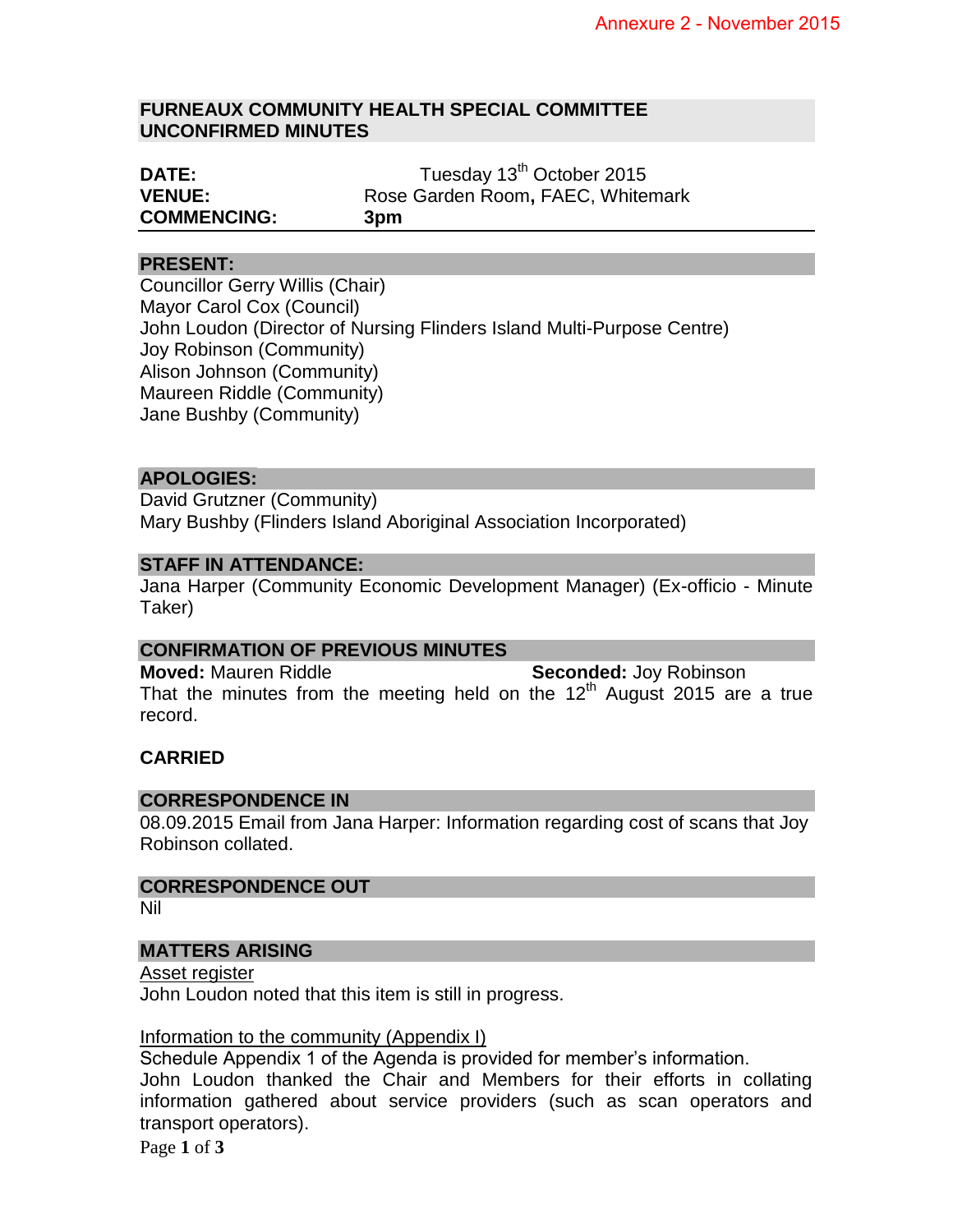John and Mary in a joint effort between FIAAI and the MPC will compile the information into a booklet for community information.

It was suggested that funding for the booklet could come from the Hospital Auxiliary.

The Chair offered his assistance with this project.

## Community Conversations Consultations

John Loudon reported that a meeting was held in September with the consultant, project officers from the Tasmanian Primary Health Network with representation from FIAAI, MPC and Council.

This was a productive session that is looking to achieve a practical outcome around person centred care and client management. A funding proposal is being drafted to support case conferencing for complex clients with the GP Practice, MPC and FIAAI working in collaboration. It is anticipated that approximately 10 people (patients) would be a part of the pilot program to identify process and pathway problems. This project has two distinct benefits: it is good for the person and also good for the providers.

## Disability Access Facility Plan for Launceston Airport

Work in progress: Carol Cox to write to CEO of Sharp Airlines to get signage made more visible and placed in a prominent position.

# **Item 1 Suicide prevention**

The Chair provided the Committee information regarding a health promotion initiative aimed at raising awareness about male suicide in rural and regional communities.

The booklet "Preventing Male Suicide" was circulated amongst members. It was acknowledged amongst the Committee that Flinders has a large cohort of males in the target group.

John Loudon suggested that the Community Nurse could be engaged to look at health promotion on this topic within her role and practical ways for good intervention.

It was noted that in the last drought, Beyond Blue had a presence on the Island. It was mentioned that RAW: Rural Alive and Well may be a good resource to tap into.

ACTION: The Chair to circulate to Members via email the .PDF "Preventing Male Suicide".

#### **OTHER BUSINESS**

Page **2** of **3**